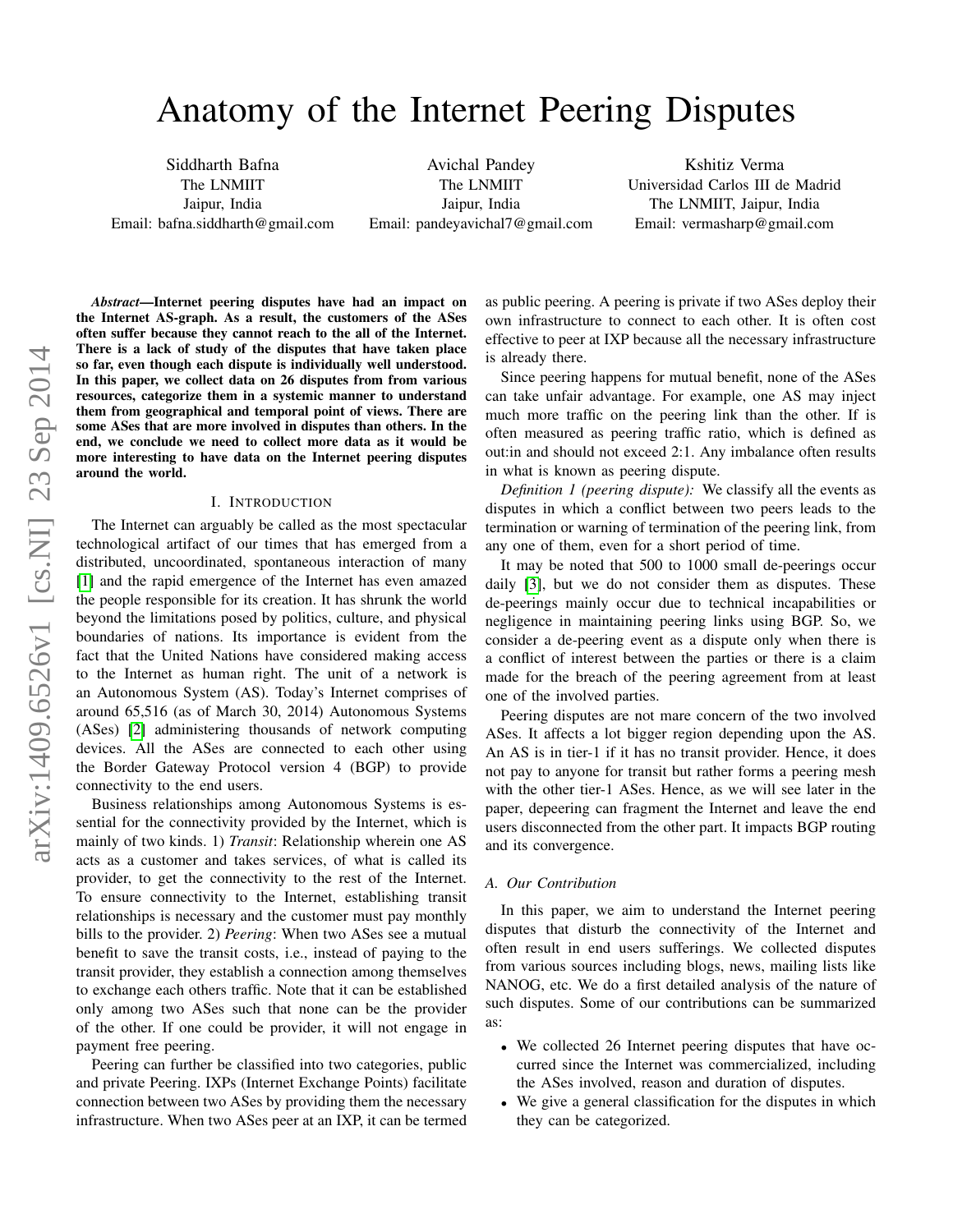• We give temporal distribution of disputes since its commercial inception until today and geographical distribution according to different Internet Regions.

Such a study is crucial in understanding the evolution of the Internet and predict a dispute that may happen in future.

The rest of the paper is organized as follows: Section [II](#page-1-0) discusses the related work, Section [III](#page-1-1) describes the methodology behind our data collection and explains the collected data, Section [IV](#page-3-0) presents the inferences and Section [V](#page-5-3) concludes the paper with potential future work to be done.

# II. RELATED WORK

<span id="page-1-0"></span>Internet peering relationships have always been the source of confusion among researchers. However, a very little about them is known [\[4\]](#page-5-4). Moreover peering involves skills beyond technology [\[5\]](#page-5-5). Peering disputes have been talked about in literature before [\[6\]](#page-5-6) [\[7\]](#page-5-7) and their importance acknowledged [\[8\]](#page-5-8) [\[9\]](#page-5-9). As far as we know, there is not much in the literature on concretely studying the disputes themselves. Our work presents the first work in such a direction.

#### III. DATA COLLECTION

<span id="page-1-1"></span>In this section, we describe the methodology to gather peering dispute data. We describe the data that we have collected and later classify it according to different disputes.

## *A. Methodology*

In the absence of any literature, we started exploring news and mailing lists like NANOG. By the time we had finished, we had explored the Internet for peering disputes. We found maximum disputes in the region of North America, which was expected. We searched the mail archives of all the Internet Regional Registries. We also posted mails on discussion forums of all the Internet Regional Registries (NANOG, APNIC, RIPE NCC, AfriNIC and LACNIC) asking for more information on the peering and peering disputes we collected and also some new disputes. To widen our search for disputes in other parts of the world we used keywords in regional languages for our search. We translated the keywords that could potentially give us news on depeerings in local news. For example, we searched in Spanish and Portuguese in Latin America, Italian in Italy, French in France and so on.

# *B. Data Collected*

In total we collected information about 26 peering disputes from all our sources. We were not surprised to collect only 26 disputes because most of the Internet Interconnection Agreements are very quite affair and are not documented for, they are mostly handshake agreements where parties mutually agree without any on record documentation. This argument is supported by the fact that 141,512 Internet Interconnection Agreements out of 142,210 Internet Agreements examined till March 2011 were Handshake Agreements [\[10\]](#page-5-10).

In TABLE I we have listed all the information on different peering disputes we collected, in the descending order on the basis of Month/Year. In these 26 collected disputes we



<span id="page-1-2"></span>Fig. 1. Classification of the Peering Disputes Collected

have covered a wide spectrum of the Internet, from the early commercial phase to the current phase, the earliest peering dispute in our table is of Oct'94 and the most recent one is of July'13. Here, we would like to mention that we collected information on a more recent dispute anticipation [\[11\]](#page-5-11) but, we have not included this in our list because this is just a prediction.

In the table, we have mentioned the reason for all the collected disputes barring a few, the reasons we mentioned are mostly based on the public statements made by the concerned companies.

In some of the peering disputes collected, we could not find the exact month/year so we have mentioned the period based on some evidences. For example, dispute no. 23, 24 and 25 have their root at the CIX router (Commercial Internet eXchange, first IXP in USA). CIX was established in '91 and NSFNET reverted back to research network in '95 [\[12\]](#page-5-12). Dispute no. 21 happened because AGIS announced its new peering policy at the NANOG meeting held at the University of Michigan [\[13\]](#page-5-13), possibly NANOG 8 held in Oct'96 [\[14\]](#page-5-14). The period of dispute no. 17 and 18 was estimated based on the fact that exodus (involved in 17) filed for bankruptcy in 2001 [\[15\]](#page-5-15) and MCI/Worldcom (involved in 18) merged in '98 [\[16\]](#page-5-16).

# *C. Classification of disputes*

Based on the similarities between the nature of disputes, we classifying them as mentioned below and as shown in Fig. [1.](#page-1-2) It is possible that one dispute may belong to more than one classification but we put them in exactly one, giving the reason for our choice.

*1) Imbalance Traffic Ratio:* Dispute no. 11, 13 and 15 are similar kind of disputes, the reason for these disputes is breach of imbalanced traffic ratio, i.e. one of the player accused the other of delivering more traffic in the peering link than the agreed limit without sharing the fair cost. Here, we have to consider that the exchange of traffic in the peering link is free of cost until an agreed limit. If this limit is exceeded then this simply means that one of the companies is taking an unfair advantage of this peering and this leads to the dispute [\[17\]](#page-5-17) [\[18\]](#page-5-18) [\[19\]](#page-5-19). Note that dispute no. 17 is also because of this same reason [\[13\]](#page-5-13) but there is a slight difference in the nature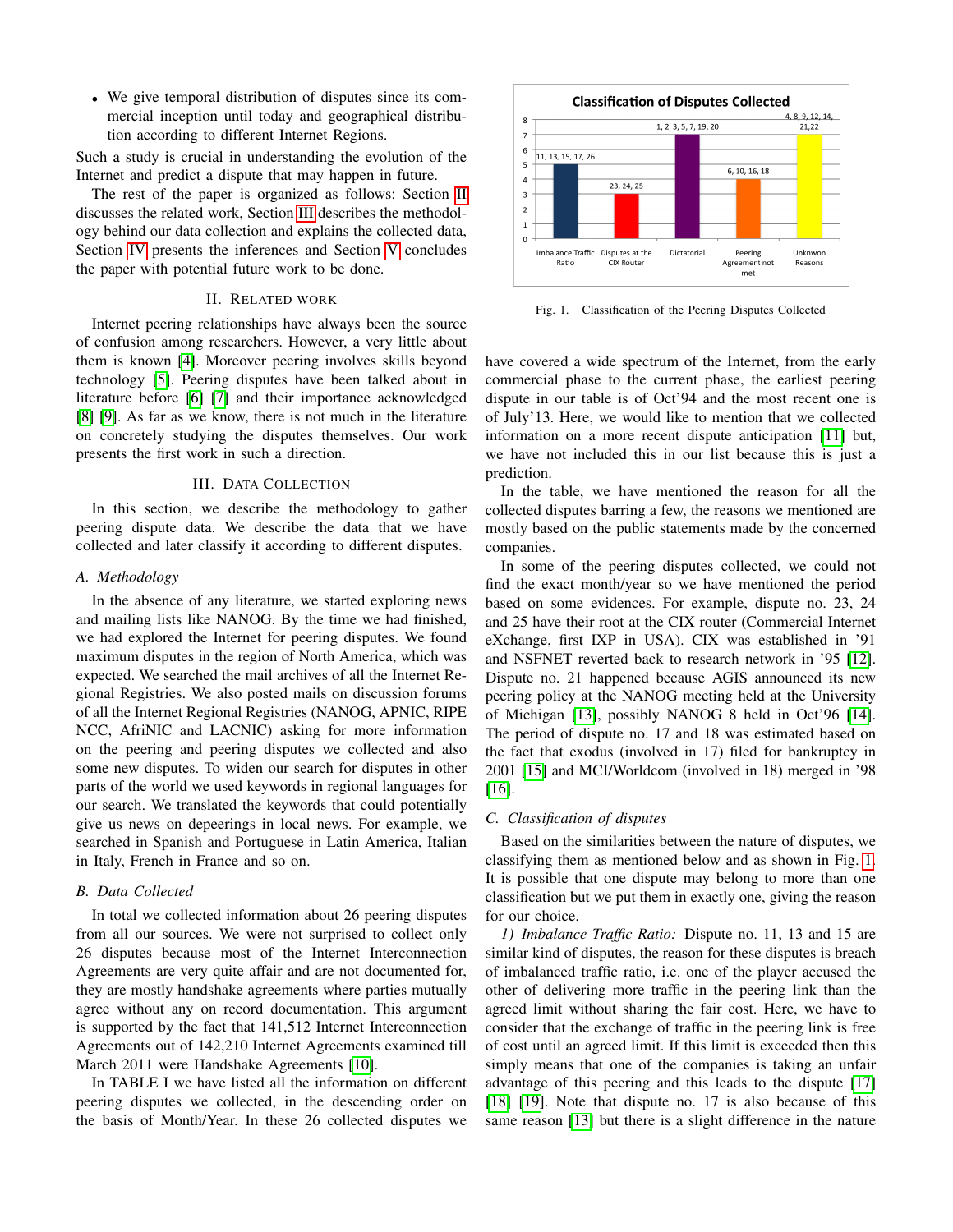| S.No.             | <b>Conflicting Companies</b>   | <b>Month/Year</b>   | <b>Reason</b>                                                    |
|-------------------|--------------------------------|---------------------|------------------------------------------------------------------|
| 1.                | Telecom Italia - Other ISPs    | July'13             | Telecom Italia was reducing the number of neutral access points  |
| $\overline{2}$ .  | Cogent - Verizon               | June' $13$          | Verizon neglected upgrading the peering connection               |
| $\overline{3}$ .  | FT Orange - Cogent + Google    | Jan'13              | FT-Orange restricted bandwidth for online video service Youtube  |
| $\overline{4}$ .  | Cogent - China Telecom         | Mar'12              | Parties de-peered for unknown reasons                            |
| $\overline{5}$ .  | Cogent - France Telecom        | Aug'11              | France Telecom didn't allow Cogent to connect with its Customers |
| 6.                | Cogent - ESNet                 | June'11             | ESNet was below the Cogent's minimum traffic volume threshold    |
| $\overline{7}$ .  | Level <sub>3</sub> - Comcast   | 2010                | Comcast started charging new fee to deliver Level3 traffic       |
| 8.                | Cogent - Hurricane Electric    | Oct'09              | Both are IPv6 Tier 1 backbone, cogent de-peered HE               |
| 9.                | Chunghwa Telecom - TFN         | Apr'09              | Reason not known                                                 |
| 10.               | Sprint - Cogent                | Sept'08             | Traffic Exchange Criteria not met                                |
| $\overline{11}$ . | Telia - Cogent                 | Mar'08              | <b>Imbalanced Traffic Ratios</b>                                 |
| 12.               | Cogent - Limelight             | Sept'07             | Cogent de-peered Limelight for unknown reasons                   |
| 13.               | Cogent - Level3                | $Oct-05$            | Link Terminated due to imbalanced Traffic Ratio                  |
| 14.               | <b>AOL</b> - MSN               | Sept'03             | Reasons unknown, but AOL users were not able to access MSN       |
| 15.               | Cogent - AOL                   | Dec'02              | <b>Imbalanced Traffic Ratio</b>                                  |
| 16.               | C&W - PSINet                   | 2001                | C&W dropped the peering agreement                                |
| 17.               | BBN/Genuity/GTE - Exodus       | Before 2001         | Battle over imbalanced traffic flows                             |
| 18.               | <b>BBN/GTE - MCI/Worldcom</b>  | Around '99          | Nature of peering agreement was not clarified                    |
| 19.               | UUNet Whole Earth Networks Inc | $\text{Mav}^3$ ?    | UUNet demanded for paid peering                                  |
| 20.               | <b>UUNet-Others</b>            | May'97              | UUNet notified its peers that they would terminate their peering |
| 21.               | AGIS - Others                  | Before '97          | AGIS announced its new peering policy at the NANOG meeting       |
| $\overline{22}$ . | Digex Inc - AGIS               | Oct <sup>2</sup> 96 | Reasons not known                                                |
| $\overline{23}$ . | Sprint - Other ISPs            | Before '96          | Sprint refused to upgrade its connection at the CIX router       |
| 24.               | <b>BBN</b> - Other ISPs        | Around '95          | BBN terminated its connection at CIX router                      |
| $\overline{25}$ . | <b>BBN</b> - ANS               | Around '95          | <b>BBN</b> broke the agreement                                   |
| $\overline{26}$ . | DANTE - EUNet                  | Oct <sup>2</sup> 94 | DANTE asked EUnet to increase their connection rate              |

TABLE I LIST OF PEERING DISPUTES COLLECTED

of traffic, in dispute no. 17 the nature of traffic is mostly web and peer-to-peer and in the other three the nature of traffic is mostly content of Internet giants like Google and Netflix which is requested by the end user. Another dispute based on a link over-use is number 26 between DANTE and EUNet. DANTE provided EUnet with a free 64 kbps access, but in practice much more capacity was used and due to this reason DANTE asked EUnet to increase their connection rate accordingly [\[20\]](#page-5-20).

*2) Disputes at the CIX Router:* There are three disputes in this category. CIX acted as the central point of connection for all the ISPs then. The battle between BBN and ANS was for the reason that BBN broke the peering agreement and this in turn lead to the connection of ANS at CIX Router. This peering dispute can also be classified in the Peering Agreement section but we kept it in this section because this is a dispute of a period when peering agreements were not so well defined, i.e. there was no exact format of a peering agreement and even publicizing of agreement details, which is considered as a violation in present time was not considered as a breach of the agreement due to the lack of the non disclosure agreements as mentioned in [\[13\]](#page-5-13). The other battle in which BBN was involved was the termination of link at CIX. BBN was one of the first to do so and this trend continued and lead to the elimination of CIX as the router of last resort. The battle of Sprint with other ISPs lead to a situation of packet loss. Sprint neglected to upgrade its connection to the CIX Router and this made things painful for others because traffic exchange rate with Sprint was fairly low compared to the others [\[13\]](#page-5-13).

*3) Dictatorial:* Considering the dispute no. 3, 5 and 7, these disputes are same in some way to the disputes discussed above, the reason for these disputes is also imbalance traffic ratio but the difference is that in all of these disputes the big player tried to use its customer base as an leverage directly or indirectly. Level3 and Comcast had their fight over the content of Netflix, Level3 was responsible for delivering the Netflix content, this increased the incoming traffic in the peering link for Comcast and due to this Comcast started charging a new fee on Level3 to deliver this content to its end users. The argument given by Comcast was that Level 3 was trying to send heavy traffic across its network without bearing its fair share of the cost, indirectly this was an attempt by Comcast to get a share of revenue which Level3 generated for acting as a Content Distribution Network (CDN) of the Netflix. This problem was however resolved on unknown mutually satisfactory terms [\[21\]](#page-5-21). Similar things happened in the two disputes between France Telecom (now Orange S.A.) and Cogent, one in Aug'11 [\[22\]](#page-5-22) and the other in Jan'13 [\[23\]](#page-5-23). In the first dispute, Orange didn't allow Cogent to connect with its customers in France for free, citing the reason that Cogent was over loading the peering link by delivering third party content to the end users of France Telecom and in the second conflict Google was indirectly involved due to its video streaming product YouTube, Orange asked Cogent to pay for the additional traffic being generated by streaming video services. In all of these disputes the problem was due to third party content because Level3 and Cogent are both content delivery networks of Netflix and Google and the other parties involved in the disputes want a share of the revenue generated by Level3 and Cogent for delivering the heavy content traffic to their end users. Another conflict of this kind is no. 2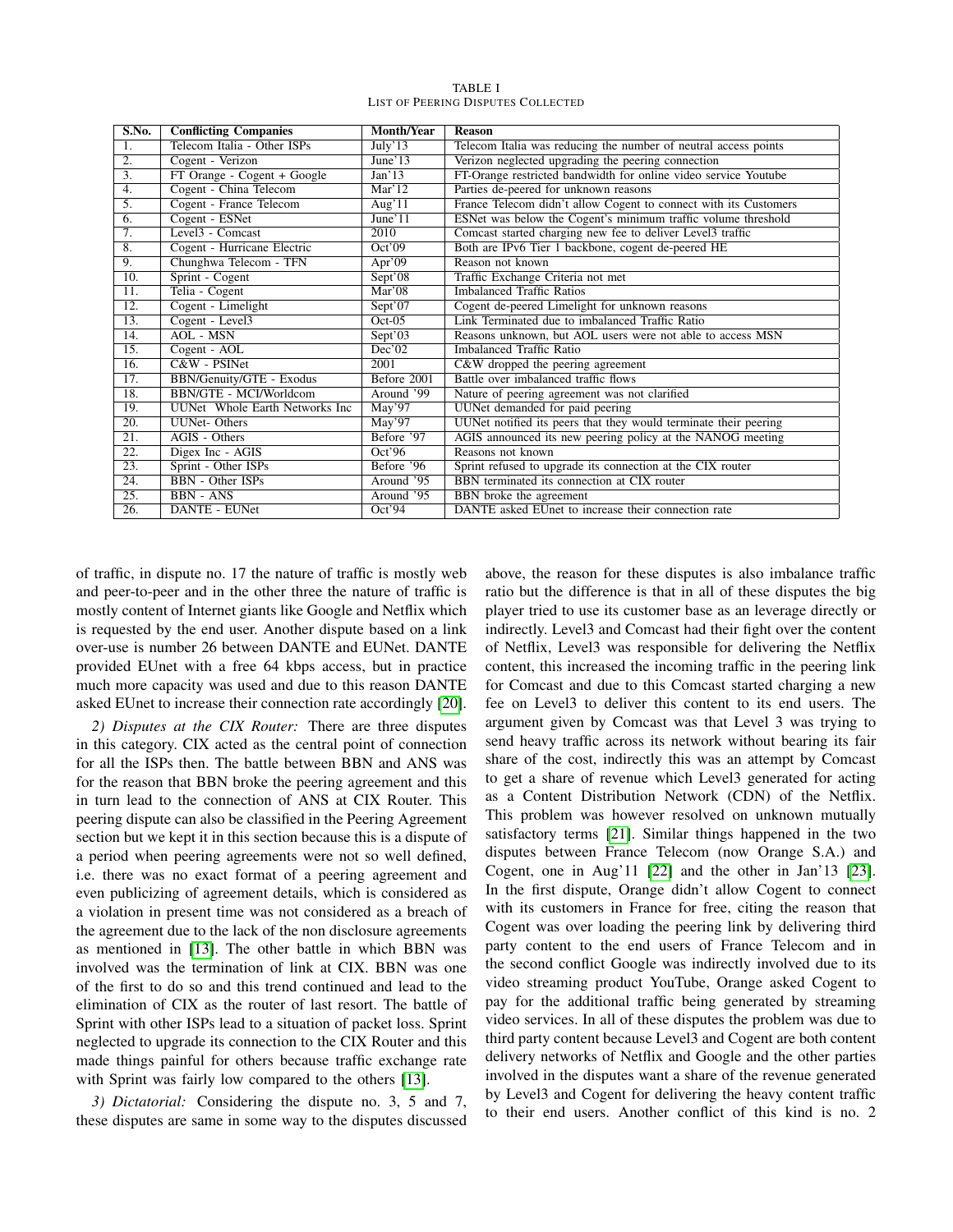between Cogent and Verizon, the peering link between the two started to overflow because Verizon neglected to upgrade the peering connection. One possible reason for this as mentioned in [\[24\]](#page-5-24) is that most of the incoming traffic was coming from the CDN of Netflix picked up by Cogent and Verizon claimed that this was simply the violation of peering terms.

Dispute no. 1 between Telecom Italia and Other Italian ISPs was because Telecom Italia was reducing the number of neutral access points, the reason for doing this is not known to us but this de-peering lead to slow and poor quality connections over the Internet [\[25\]](#page-5-25). The other two disputes collected in this category involve UUNet<sup>[1](#page-3-1)</sup>, in the first one with Whole Earth Networks Inc, UUNet demanded for paid peering, Whole Earth first resisted this move citing abuse of market power by UUNet but ultimately agreed to paid peering [\[26\]](#page-5-26) and the second was because UUNet notified other peering providers that they would terminate their peering connection. [\[13\]](#page-5-13)

*4) Peering Agreements not met:* By now we have established that a peering relationship is usually between equal players and for a peering to continue without any glitches, it is important for both the parties to follow the peering agreement and the key point of this agreement is the traffic ratio. Until now we explained the disputes where the reason was heavy traffic but there are disputes where de-peering happened because minimum traffic exchange criteria was not met. Sprint de-peered Cogent in Sept'08 [\[27\]](#page-5-27) and Cogent depeered ESNet in June'11 [\[28\]](#page-5-28) for this reason.

Dispute no. 16 between C&W and PSINet was because C&W dropped its peering agreement with PSINet and due to this C&W users were not able to access IP addresses on PSINet network [\[29\]](#page-5-29). One more dispute that we have added to this category is no. 18 between BBN/GTE and MCI/Worldcom, the reason of adding this dispute in this category is that this dispute lead to an administrative enquiry of peering agreements of major providers and this in turn lead to the spinoff of Worldcom's InternetMCI division to Cable & Wireless [\[13\]](#page-5-13).

*5) Unknown Reasons:* There are some disputes in the table for whom we were not able to find any reason like, dispute no. 12 between Cogent and Limelight in Sept'07 [\[30\]](#page-5-30), no. 14 between AOL and MSN in Sept'03, the result of this dispute was that AOL users were not able access MSN [\[29\]](#page-5-29). The other disputes collected in this category are Chunghwa Telecom - Taiwan Fixed Network and Digex Inc - AGIS. The battle between Digex and AGIS was over in a period of one week but during this time AGIS customers were not able to access websites that were on the Digex network [\[26\]](#page-5-26). We included dispute no. 21 in this category because, although we know the reason for the dispute,i.e., due to publicizing of peering policy but still we don't know the motive behind this. Hence, we put this dispute here.

One interesting dispute for which we couldn't find any reason is the de-peering between Cogent and China Telecom in Mar'12, although the interesting point about this dispute

<span id="page-3-1"></span><sup>1</sup>Now operates under Verizon Communications

is as mentioned in [\[31\]](#page-5-31) is that this de-peering increased Sprint's revenue because China Telecom is Sprint's customer and decreased Cogent's revenue because it lost multi-homed customer traffic. So, what might have been the reason for this de-peering? We don't know.

A very popular dispute in the table is of between Cogent and Hurricane Electric (HE), this was an IPv6 dispute where Cogent de-peered HE. Finally, HE managed to sort things out by asking Cogent to establish the peering link again [\[32\]](#page-5-32).

Now that we have explained all the disputes collected in detail, in the next section we'll explain the inferences we make from these disputes.

#### IV. RESULTS

# <span id="page-3-0"></span>*A. Based on Timeline*

Fig. [2](#page-3-2) represents the disputes collected year wise. Looking



<span id="page-3-2"></span>Fig. 2. No. of Peering Disputes collected in each year

at Fig. [2](#page-3-2) it can be noticed there are more number of disputes until 1998, at the rate of at least once per year. There are lesser number of collected disputes during 1999 to 2006 and then again it rises. We have no data of peering disputes in '98 , '04 and '06. This doesn't mean that no peering disputes have taken place in these durations. Typically, such disputes are closed door, proprietary agreements, the details of peering arrangements are handled as trade secrets, and no party benefits from publicly airing grievances.

If we nibble a little bit more on this then we can see that the increase in number of players can be one of the reasons for the increase in frequency of peering disputes. The earlier peering disputes like, that of Sprint, BBN and AGIS with other ISPs [\[13\]](#page-5-13) were mainly due to technical constraints or issues at the CIX Router and the disputes of the modern time like, that of Cogent with Sprint [\[27\]](#page-5-27), Telia [\[17\]](#page-5-17) and Level3 [\[18\]](#page-5-18) [\[33\]](#page-5-33) are due the imbalanced traffic ratio. This shows that the spotlight has shifted from technological constraints to economics. Technology is no longer a constraint as it used to be and now the major fight is for the share of the revenue that others are generating from the concerned peering link.

## *B. Geographical Location*

Based on the geographical location we have classified peering disputes data in 5 regions. These regions are based on Regional Internet Registries, i.e. Asia Pacific (APNIC),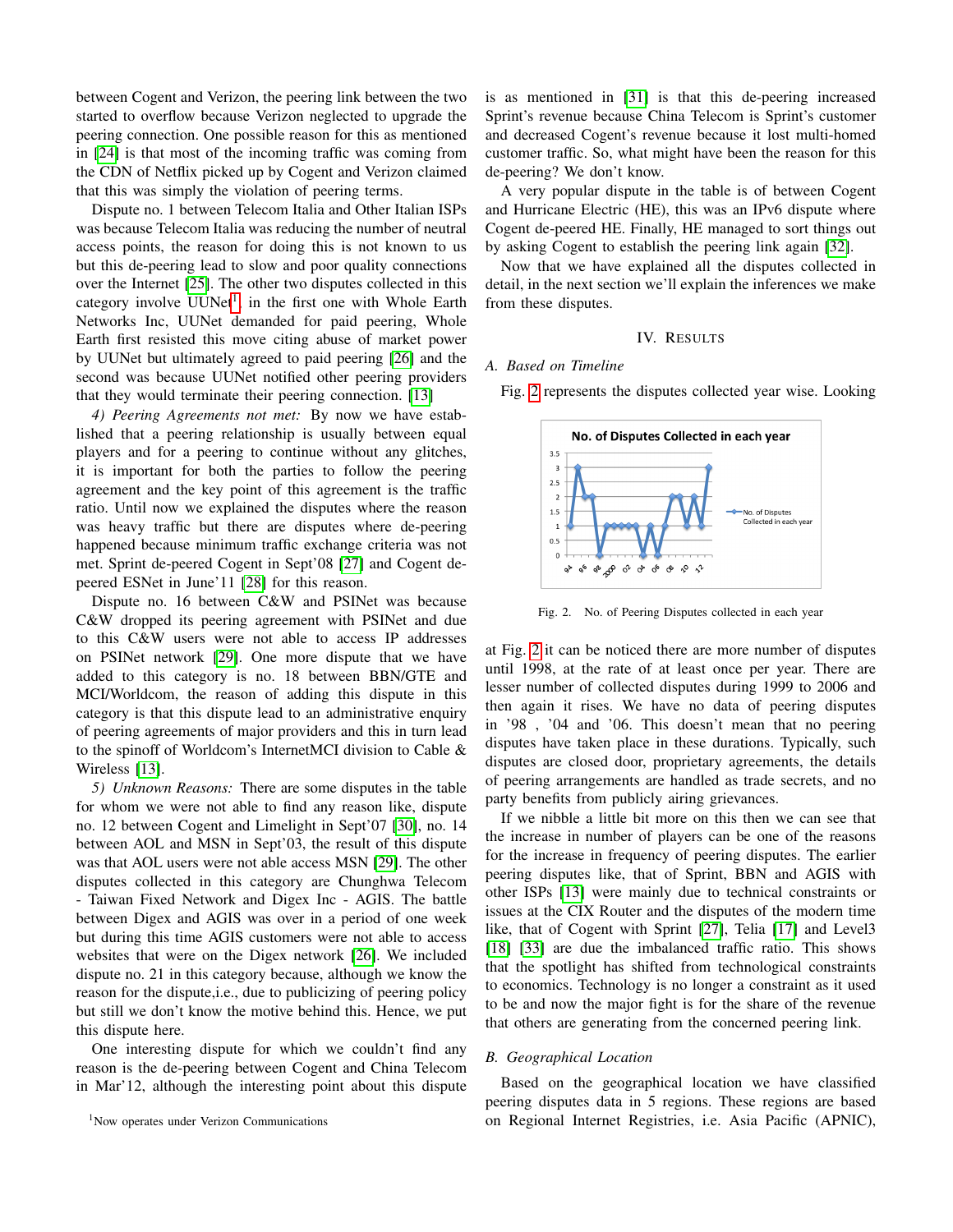

<span id="page-4-0"></span>Fig. 3. No. of Peering Disputes based on Geographical Location

Europe and Middle East (RIPE NCC), Africa (AfriNIC), Latin America (LACNIC) and North America (ARIN).

From Fig. [3,](#page-4-0) it is safe to say that most of the peering disputes are concentrated in the region of North America or to say in a more precise manner, the United States. One can make many inferences out of this like, Does this mean that there are less number of disputes in other regions? or Does this mean that Internet Activity is less in other regions? We have no answer to such questions right now. To be on the safer side, we assume that they are missing from our data.

The reason according to us for this polarity is two fold, one is that Internet originated in United States, i.e. the core of the Internet was formed there and others just joined an already existing network, the presence of majority of Tier-1 Ases (ASes that are on the top of AS hierarchy and do not pay to anyone for transit) in the region makes it essential for others to peer with these existing Tier-1 ASes in US itself, so the possibility of finding peering disputes is more in this part of the globe than in other regions. The other reason is that operators there can afford to get into battles without the interference from the government and the awareness of people for the news of this kind. In [\[11\]](#page-5-11) it is explained that how Cogent is gearing up for another peering battle. The dispute has not even started and already its a news, this shows the eagerness of people to follow such kind of news in the region.

Peering takes place among the ASes of same Tier and if there is a dispute between two Tier -1 ASes then this means that Internet connectivity is disrupted in some part of the world. In [\[34\]](#page-5-34), it is explained that peering battle number 1 between Cogent and Sprint lead to the breakdown of connectivity for many of their customers (214 ASes were single-homed behind Sprint and 289 were single-homed behind Cogent), and when such large number of ASes loose their connectivity it is bound to become news but why only in the North American region? This is because of the simple fact that most of the Tier-1 ASes are based in this region so if there is a dispute of this scale then it is a burning issue in the region.

Please take a note that a dispute no. 11 between Cogent and Telia has been included in two labels of the bar graph, Europe and North America for the reason that this dispute had its effects in both the regions [\[17\]](#page-5-17), on the contrary dispute no. 3 and 5 between Cogent and France Telecom (now Orange S.A.) have been included only in European part because the reason

for these disputes was the customer base of France Telecom [\[23\]](#page-5-23) [\[22\]](#page-5-22).

It may be noted that in the bar graph there are no disputes mentioned in the region of Africa and Latin America, this should not be taken as fact that no disputes took place in these regions. We could not find them maybe because they were not publicized or they were in the regional languages. We put in our best efforts to find as many disputes by searching in the regional languages but for these two regions we were not able to find any dispute.

## *C. Players Involved*

In the TABLE I there are some players that are involved in more then one dispute. In Fig. [4,](#page-4-1) we have classified these players based on the number of disputes they are involved in. Please note that we have considered only those companies that are involved in more then one dispute based on the data collected. The points in the graph denote the number of disputes each of these players are involved in.



<span id="page-4-1"></span>Fig. 4. Players involved in more than one Peering Dispute

Cogent that is involved in maximum of the peering disputes collected by us carries a reputation of getting into peering battles more often then others. So whenever there is a peering controversy the first question that is being asked very frequently is, "Is Cogent involved?" As mentioned in [\[30\]](#page-5-30) Cogent is best known for two things, cheap bandwidth and peering controversies. But this certainly doesn't make Cogent a bad player in the market, one view point of this can be that if you are providing a service at cheaper rates then others then you are bound to get in fights, it's a competitive market out there.

There are players in Fig. [4](#page-4-1) that were actually involved in a dispute with each other, the two disputes in which FT-Orange was involved in are with Cogent, so these two disputes have been counted twice.

It is evident that peering disputes are increasing gradually [\[3\]](#page-5-2) more and more players are getting involved because boundaries are changing, there was a time when there were clear distinctions between access ISPs, transit or backbone ISPs, content providers and content delivery networks but over the course of time these distinctions are going extinct, now many companies are in different fields and this has made the market very competitive and this makes these disputes even stronger. The same argument is supported by the statement of Cogent CEO, Dave Schaeffer in [\[11\]](#page-5-11) where he explains that why his company is involved in so many of peering